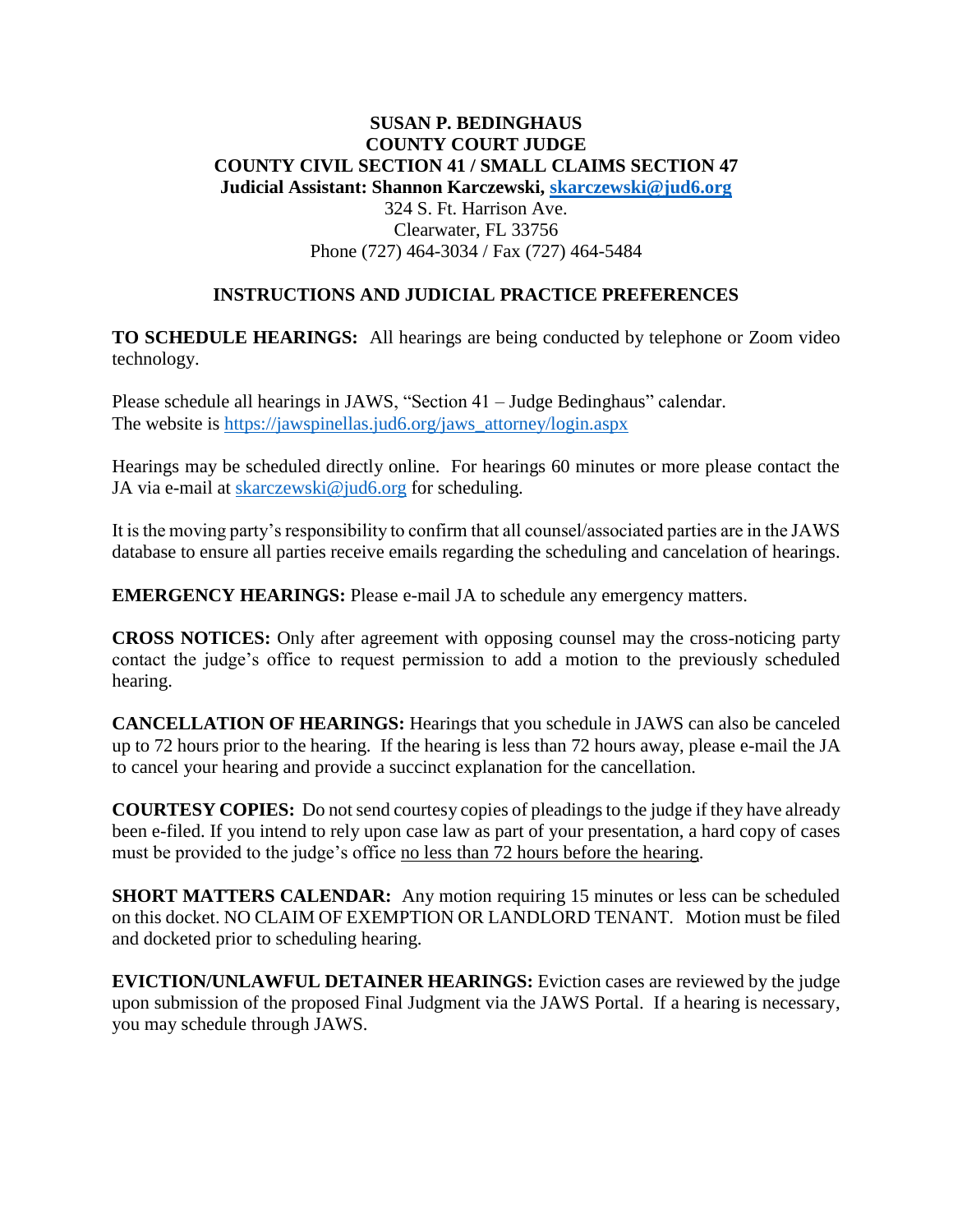For Commercial Landlord/Tenant cases with an answer filed, please first submit a proposed "Order to Deposit" (with a blank line for the due date) prior to submitting a proposed Final Judgment of Eviction.

**SCHEDULING JURY AND NON-JURY TRIALS:** When filing a notice to Set Cause for Trial please schedule a 15 minute case management conference (CMC) through JAWS.

| HEARINGS BY ZOOM VIDEO: (effective 6/27/22) |                                                                    |
|---------------------------------------------|--------------------------------------------------------------------|
| JUDGE BEDINGHAUS ZOOM INFORMATION           |                                                                    |
|                                             |                                                                    |
| <b>MONDAY</b>                               | https://zoom.us/j/93442668992?pwd=amlBN2pxUWt5S3JWVWE1VjhINFZiUT09 |
|                                             | Meeting ID: 934 4266 8992                                          |
|                                             | Passcode: 571454                                                   |
|                                             | Dial by your location $+1$ 786 635 1003 US (Miami)                 |
|                                             | Find your local number: https://zoom.us/u/aqxejQGFB                |
| <b>TUESDAY</b>                              | https://zoom.us/j/94816907650?pwd=bVgwZmE5QUt6UHBxNEhLUHJpbWJPdz09 |
|                                             | Meeting ID: 948 1690 7650                                          |
|                                             | Passcode: 065072                                                   |
|                                             | Dial by your location+1 786 635 1003 US (Miami)                    |
|                                             | Find your local number: https://zoom.us/u/awqXVtxfl                |
|                                             |                                                                    |
| <b>WEDNESDAY</b>                            | https://zoom.us/j/95156784015?pwd=K1ppUFQ0MUQxYldhb1hRbVlEZFFTQT09 |
|                                             | Meeting ID: 951 5678 4015                                          |
|                                             | Passcode: 762161                                                   |
|                                             | Dial by your location $+1$ 786 635 1003 US (Miami)                 |
|                                             | Find your local number: https://zoom.us/u/aetNaXWhyI               |
|                                             |                                                                    |
| <b>THURSDAY</b>                             | https://zoom.us/j/98189463647?pwd=Zk1NMy9Hc3hQOTFqODJRek4wNWtoUT09 |
|                                             | Meeting ID: 981 8946 3647                                          |
|                                             | Passcode: 947510                                                   |
|                                             | Dial by your location $+1$ 786 635 1003 US (Miami)                 |
|                                             | Find your local number: https://zoom.us/u/abDUNFKL8z               |
| <b>FRIDAY</b>                               | https://zoom.us/j/96283568524?pwd=VUFGSlRaOGZNbmkyVXlwWStvcHI3Zz09 |
|                                             | Meeting ID: 962 8356 8524                                          |
|                                             | Passcode: 963956                                                   |
|                                             | Dial by your location+1 786 635 1003 US (Miami)                    |
|                                             |                                                                    |
|                                             | Find your local number: https://zoom.us/u/aHVS9m0SW                |
|                                             |                                                                    |
|                                             |                                                                    |

**SMALL CLAIMS PRETRIALS:** All requests for continuances shall be done in the form of a written motion to the court. Please include in the motion a description of your attempts to contact the opposing party and whether they agreed or objected to the continuance.

**SUBMITTING PROPOSED ORDERS:** Please submit proposed orders in PDF format via the JAWS Portal. Orders must be uploaded within 10 days of hearing. Any documents pertaining to order must be e-filed and docketed prior to uploading the order to JAWS. E-mail addresses for all